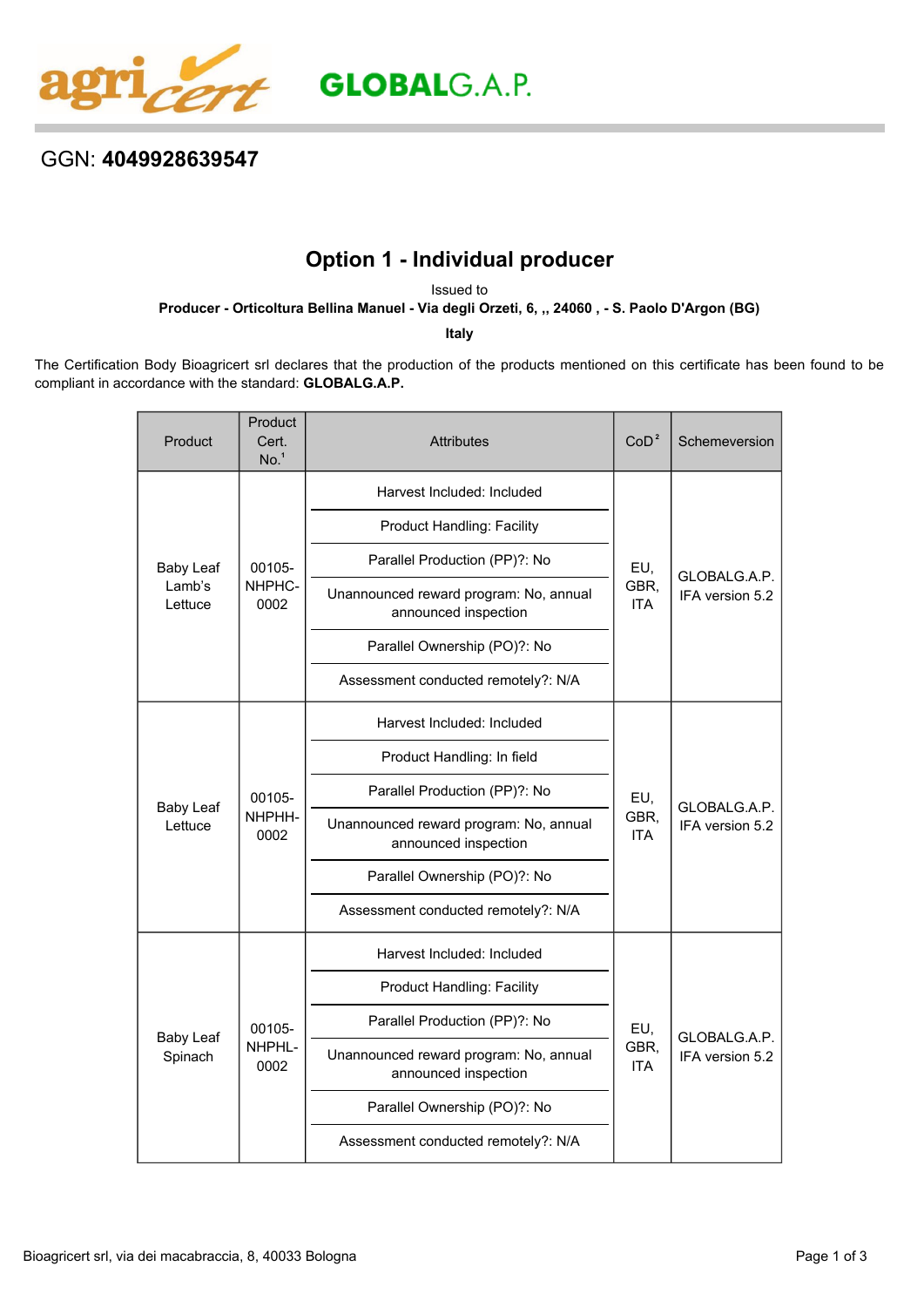| Product                           | Product<br>Cert.<br>No. <sup>1</sup> | <b>Attributes</b>                                              | CoD <sup>2</sup>          | Schemeversion                   |
|-----------------------------------|--------------------------------------|----------------------------------------------------------------|---------------------------|---------------------------------|
| Corn Salad /<br>Lamb's<br>Lettuce | 00105-<br>NHPFP-<br>0002             | Harvest Included: Included                                     | EU,<br>GBR,<br><b>ITA</b> | GLOBALG.A.P.<br>IFA version 5.2 |
|                                   |                                      | Product Handling: Facility                                     |                           |                                 |
|                                   |                                      | Parallel Production (PP)?: No                                  |                           |                                 |
|                                   |                                      | Unannounced reward program: No, annual<br>announced inspection |                           |                                 |
|                                   |                                      | Parallel Ownership (PO)?: No                                   |                           |                                 |
|                                   |                                      | Assessment conducted remotely?: N/A                            |                           |                                 |
| <b>Edible Leaves</b>              | 00105-<br>NHPKL-<br>0002             | Harvest Included: Included                                     | EU,<br>GBR,<br><b>ITA</b> | GLOBALG.A.P.<br>IFA version 5.2 |
|                                   |                                      | <b>Product Handling: Facility</b>                              |                           |                                 |
|                                   |                                      | Parallel Production (PP)?: No                                  |                           |                                 |
|                                   |                                      | Unannounced reward program: No, annual<br>announced inspection |                           |                                 |
|                                   |                                      | Parallel Ownership (PO)?: No                                   |                           |                                 |
|                                   |                                      | Assessment conducted remotely?: N/A                            |                           |                                 |
| Lettuce                           | 00105-<br>NHPKH-<br>0002             | Harvest Included: Included                                     | EU,<br>GBR,<br><b>ITA</b> | GLOBALG.A.P.<br>IFA version 5.2 |
|                                   |                                      | <b>Product Handling: Facility</b>                              |                           |                                 |
|                                   |                                      | Parallel Production (PP)?: No                                  |                           |                                 |
|                                   |                                      | Unannounced reward program: No, annual<br>announced inspection |                           |                                 |
|                                   |                                      | Parallel Ownership (PO)?: No                                   |                           |                                 |
|                                   |                                      | Assessment conducted remotely?: N/A                            |                           |                                 |
| Spinach                           | 00105-<br>NHPHP-<br>0002             | Harvest Included: Included                                     | EU,<br>GBR,<br>ITA        | GLOBALG.A.P.<br>IFA version 5.2 |
|                                   |                                      | <b>Product Handling: Facility</b>                              |                           |                                 |
|                                   |                                      | Parallel Production (PP)?: No                                  |                           |                                 |
|                                   |                                      | Unannounced reward program: No, annual<br>announced inspection |                           |                                 |
|                                   |                                      | Parallel Ownership (PO)?: No                                   |                           |                                 |
|                                   |                                      | Assessment conducted remotely?: N/A                            |                           |                                 |

## **Online Certificate Validation Tool**

All listed information refers to the certificate of the producer and reflects current certification information in the database as of the log date. The current status of this certificate can be verified at **[https://database.globalgap.org/search](https://database.globalgap.org/globalgap/search/SearchMain.faces)**

- <sup>1</sup> GLOBALG.A.P. Product Certificate Number
- <sup>2</sup> Countries of Destination. The countries where the product is intended to be sold.